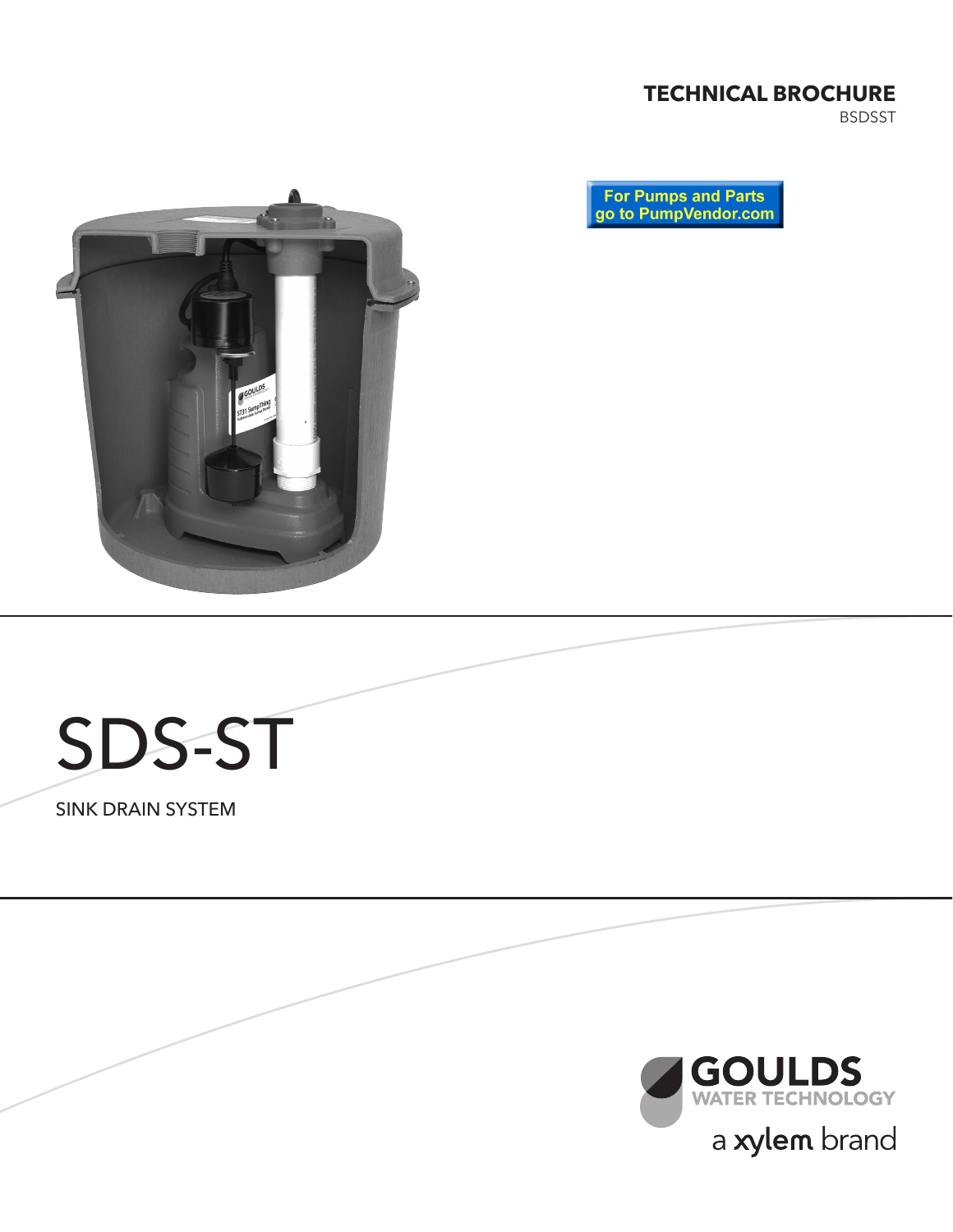# Goulds Water Technology

#### **Wastewater**

#### **FEATURES**

Fully assembled at the factory for simple installation.

Capable of running dry without damage to components.

Severe rated oil and water resistant power cable.

#### **ASSEMBLED COMPONENTS**

Pump: ST31AV, 1/3 HP, ½" solids handling sump pump with built-in Vertical Master® vertical level switch.

Structural foam, 10 gallon basin and cover with built-in threaded inlet, vent and discharge connections for simple installation.

Cord grommet for power cord sealing.

#### **AGENCY LISTINGS**



Tested to UL 778 and CSA 22.2 108 Standards By Canadian Standards Association File #LR38549

#### **APPLICATIONS**

Specially designed for the following uses:

- Laundry tray
- Wet bar sink
- Air conditioning or dehumidifier condensate
- Residential dishwashers
- Beautician sink

#### **SPECIFICATIONS**

#### **Pump:**

- Maximum solid size: ½"
- Discharge Size: 1½" NPT Thread
- Maximum capacity: 50 GPM
- Maximum Total Head: 26 feet
- Stainless steel fasteners
- Power cord: 10' long with NEMA three prong grounding plug.

#### **Motor:**

- •HP: .33, Volts: 115, 1Ø
- •Hertz: 60
- •RPM: 3000
- •Maximum amps: 12.0
- Maximum ambient temperature: 104º F (40º C) continuous duty.
- Rated for continuous duty when fully submerged.
- Insulation: Class B
- Overload Protection: On-winding, automatic reset, thermal overloads.

#### **Basin:**

- 10 gallon structural foam basin.
- Dimensions: 17" diameter x 137⁄8" high.
- 1½" NPT threaded vent, discharge and inlet connections.
- 1½" schedule 40 PVC discharge pipe (internal).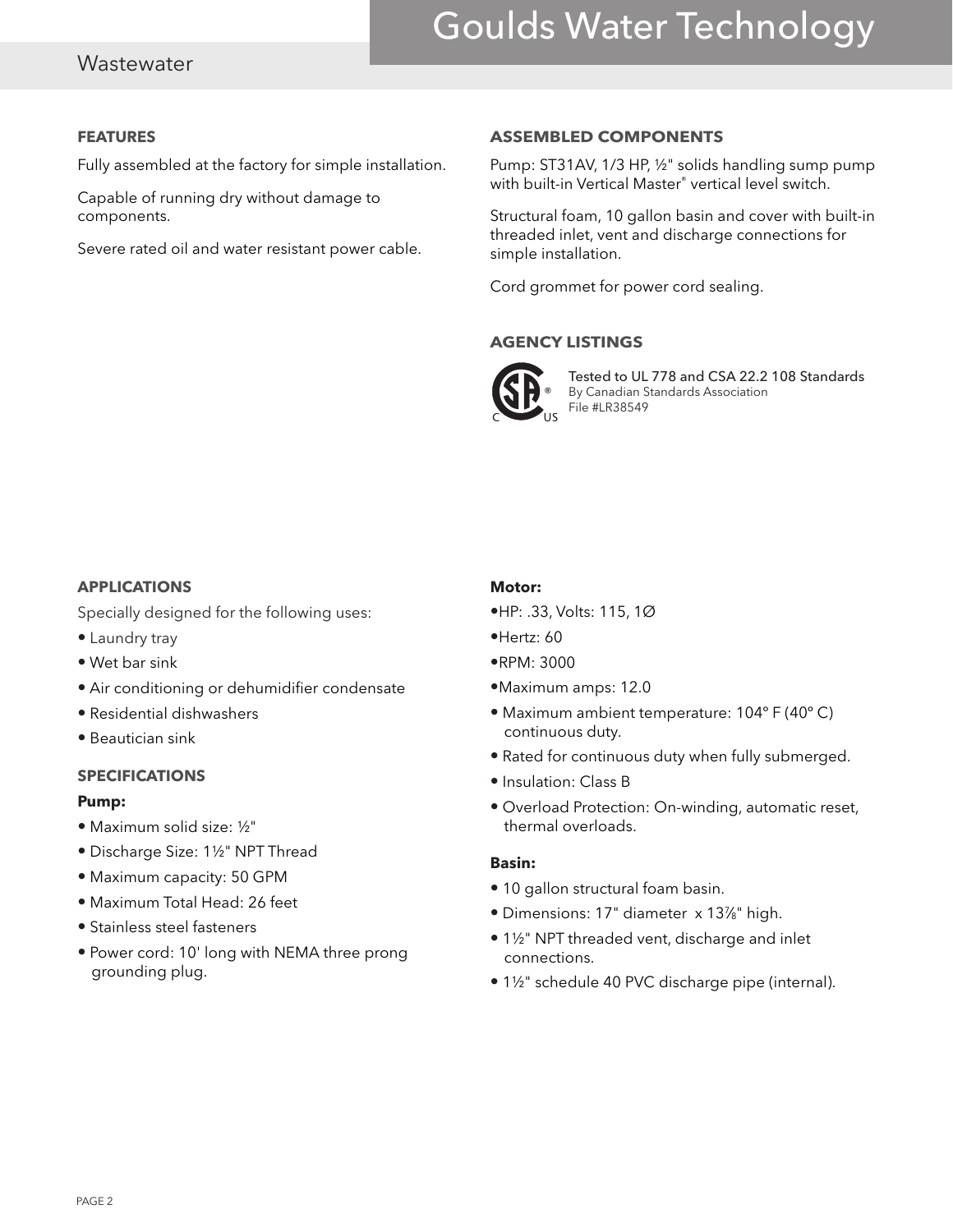# Goulds Water Technology

### Wastewater



#### **PERFORMANCE RATINGS DIMENSIONS**

| <b>Total Head (feet of water)</b> | <b>GPM</b> | <b>GPH</b> |
|-----------------------------------|------------|------------|
|                                   |            | 3,000      |
| 1 በ                               | 40         | 2,340      |
| 15                                | 28         | 1,680      |
|                                   | 15         | 9NN        |

(All dimensions are in inches. Do not use for construction purposes.)